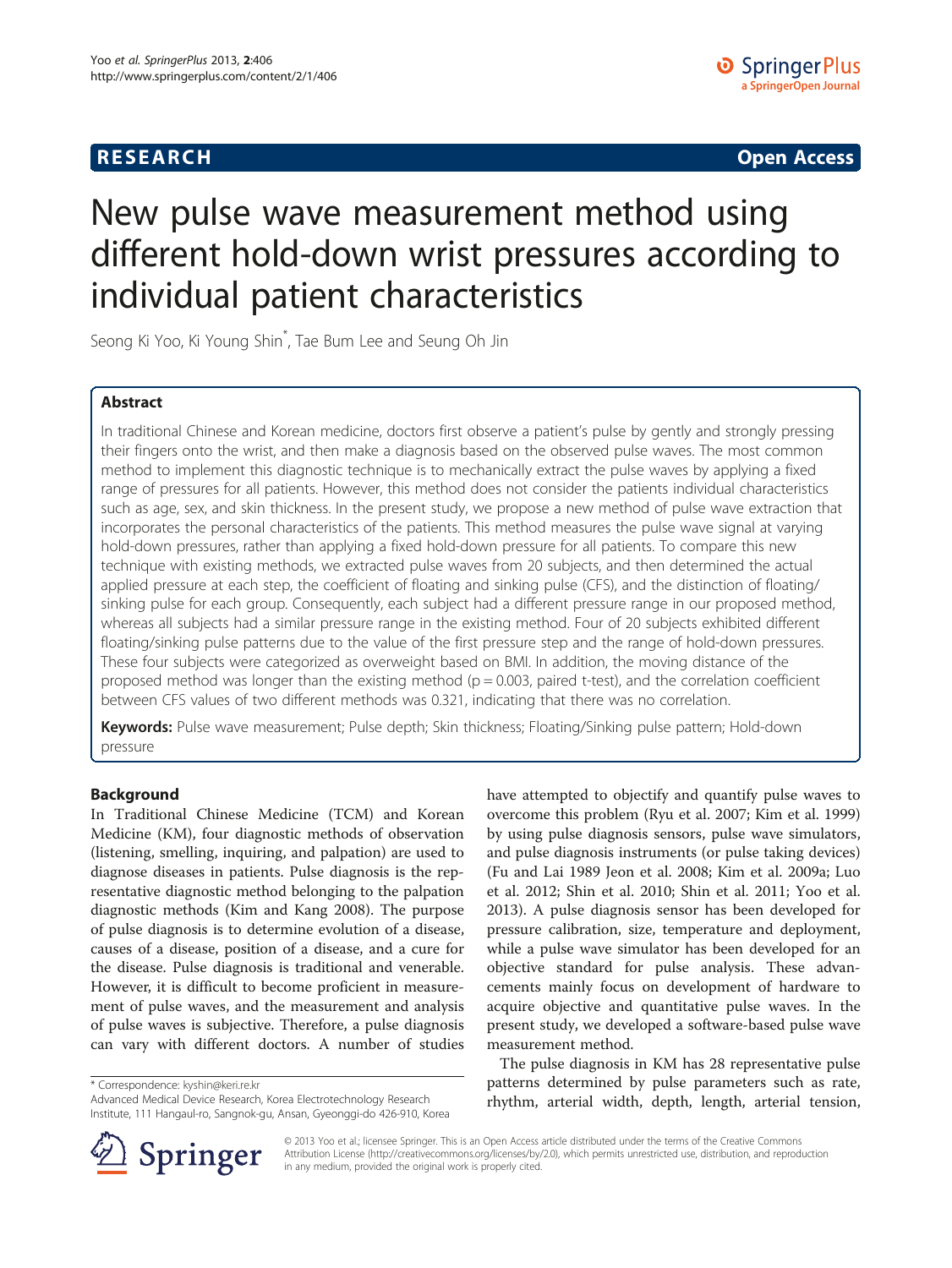force, ease of occlusion, and pulse contour. Ten of 28 pulse patterns have particularly high clinical utility, and include floating/sinking pulse (defined by level of depth), slow/rapid pulse (defined by rate), long/short pulse (defined by length), vacuous/replete pulse (defined by force), and broad/fine pulse (defined by width). The floating/sinking pulse is associated with the hold-down pressure that can vary with individual patients. For example, a slim person's radial artery may be more easily accessible because of the thinner layer of subcutaneous tissue, while someone with a higher proportion of body fat may have an artery that is more difficult to palpate because of the thicker subcutaneous tissue layer. As such, the level of hold-down pressure may differ from person to person. TCM and KM doctors distinguish between floating pulse and sinking pulse by the difference of pulse pressure felt at different levels of hold-down pressure. To implement applying weak and strong pressure on wrist by a mechanical system, existing pulse wave measurement methods apply a constant range of pressure for all subjects. Most pulse diagnosis instruments in common use have adopted this method. A 3D MAC (Daeyomedi, Korea) is a representative pulse diagnosis instrument. This instrument applies five different levels of hold-down pressure to the wrist, and measures pulse wave signals by using a piezoresistive pressure sensor and a control robot. A P-H curve is then generated by spline interpolation, and the pulse wave is analyzed from the measured pulse wave signals at five pressure steps. The concept of a P-H curve with hold-down pressure on the horizontal axis and pulse wave pressure on the vertical axis was introduced in KM. In addition, the distinction of pulse patterns such as floating/sinking pulse and rapid/slow pulse and diagnosis of chronic gastritis have been studied by using pulse waves measured by this method (Kim et al. [2009b;](#page-7-0) Kim and Shin [2010](#page-7-0); Shin et al. [2012](#page-7-0)). The existing method has the advantage of measuring pulse wave signals stably at each of five pressure steps. However, it does not consider that the hold-down pressure applied by an oriental doctor varies from person to person, as the sensitivity of the doctor's finger varies with personal characteristics such as age, sex, and skin thickness. Therefore, the existing method of applying the same value of hold-down pressure can be problematic for acquisition and analysis of pulse wave signals (Barker [1951;](#page-7-0) Lee et al. [2008](#page-7-0)).

Therefore, in this study we propose a new method for measuring pulse wave signals that considers the personal characteristics of the patients. The proposed method measures pulse wave signal at varying values of holddown pressure for each subject. To achieve this, the pulse diagnosis instrument constantly applies increasing pressure and measures the pulse waves until they reach the termination point. The start and last points are then detected, and are used to determine the specific pressure range in which the sensor detects the subjects pulse waves. The range is then equally divided into five steps, and at each step the subjects pulse waves are finally extracted and analyzed. We compared the measurements of floating/sinking pulse, pulse depth (motor moving distance), and actual applied pressure (AAP) at each of the five pressure steps between the two methods. The coefficient of floating and sinking pulse (CFS) is used to distinguish floating/sinking pulse (Lee et al. [2005](#page-7-0)).

# **Methods**

### Existing measurement methods

Current methods used to measure pulse waves involve applying a fixed range of pressures, regardless of the characteristics of the subject. The range of hold-down pressures and speed of the motor are determined by the manufacturer, and can differ from instrument to instrument. In this study, pressure was applied from 40 to 240 mmHg at 50-mmHg intervals (Figure [1](#page-2-0)). First, the pulse diagnosis instrument moves a pulse diagnosis sensor down at 1.563 m/s (fast) by a step-motor. When the pulse diagnosis sensor touches the skin, the step-motor immediately stops moving. Next, the sensor moves down at 0.125 m/s (slow), this time to detect hold-down pressure precisely. Once the hold-down pressure reaches the determined pressure for each step  $(1<sup>st</sup>$  pressure step: 40 mmHg;  $2<sup>nd</sup>$  pressure step: 90 mmHg;  $3<sup>rd</sup>$  pressure step: 140 mmHg;  $4^{\text{th}}$  pressure step: 190 mmHg; Last pressure step: 240 mmHg), the pulse diagnosis sensor stops and measures the pulse waves. This process is repeated until the hold-down pressure reaches the last pressure step.

#### Proposed method

The proposed method measures the pulse waves at five different pressure steps over a unique range determined for each patient. Therefore, the value of the hold-down pressure at each step is not fixed. A flow chart shown in Figure [2](#page-3-0) describes the operation of the proposed method. First, a pulse diagnosis instrument moves a pulse diagnosis sensor down at 1.563 m/s (fast) by a step-motor. When the pulse diagnosis sensor touches the skin, step-motor immediately stops moving. The sensor then moves down at 0.125 m/s (slow) until a pulse is not perceived, measuring pulse waves continuously. From the measured pulse wave, local maximum values (red asterisk) can be found by the peak detection method. As shown in Figure [3](#page-3-0), the first local maximum value and last local maximum value are determined as the two points where the pulse is sensed first and last, respectively. The hold-down pressure at the two points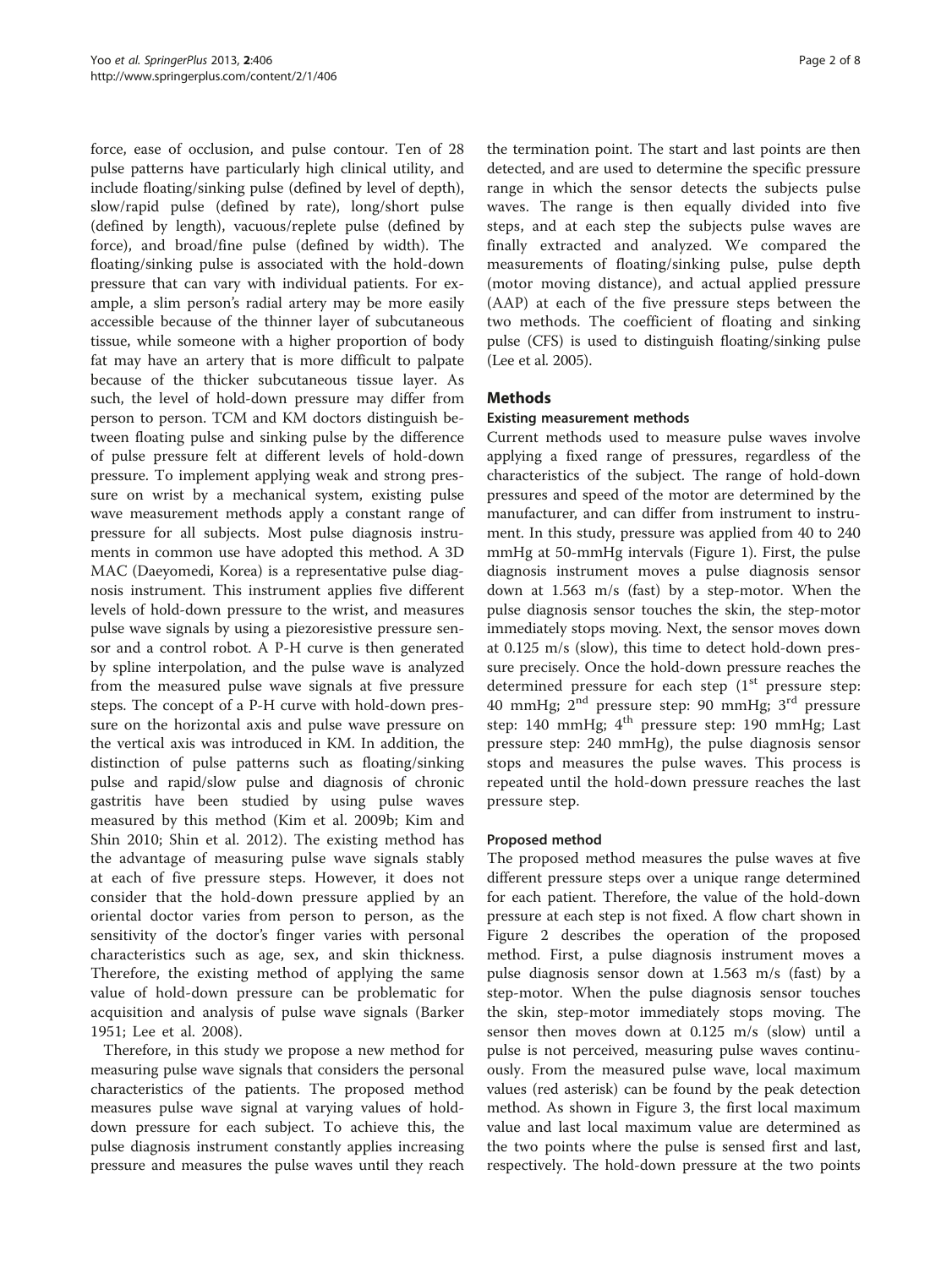<span id="page-2-0"></span>

is then determined and divided into five steps. For example, if the hold-down pressures at the first and last points are 25 mmHg and 245 mmHg, respectively, the hold-down pressure at each step is determined as  $1<sup>st</sup>$ pressure step: 25 mmHg, 2nd pressure step: 80 mmHg, 3rd pressure step: 135 mmHg, 4<sup>th</sup> pressure step: 190 mmHg, and 5<sup>th</sup> pressure step: 245 mmHg.

The sensor then moves up at 0.125 m/s (slow). Once the hold-down pressure reaches the determined pressure for each step as listed above, the pulse diagnosis sensor stops and measures the pulse waves. This process is repeated until the hold-down pressure reaches the first pressure step. Note that motor down denotes increased hold-down pressure, while motor up denotes decreased hold-down pressure.

#### Comparison of the two methods

The main difference between the existing method and the proposed method is the range of hold-down pressures. The existing method measures pulse wave in a fixed holddown pressure range, while the proposed method obtains the pulse wave over a hold-down pressure range that is defined according to the characteristics of the patient (i.e., the hold-down pressure at each step is different). As shown in Figure [4,](#page-4-0) the pulse wave signal at an inappropriate depth will be measured if the fixed range of hold-down pressure is not suitable for a particular subject. Figure [4](#page-4-0) shows that the proposed method measures pulse wave at the proper depth, while the existing method obtains a pulse wave at an inappropriate depth. Therefore, it is important to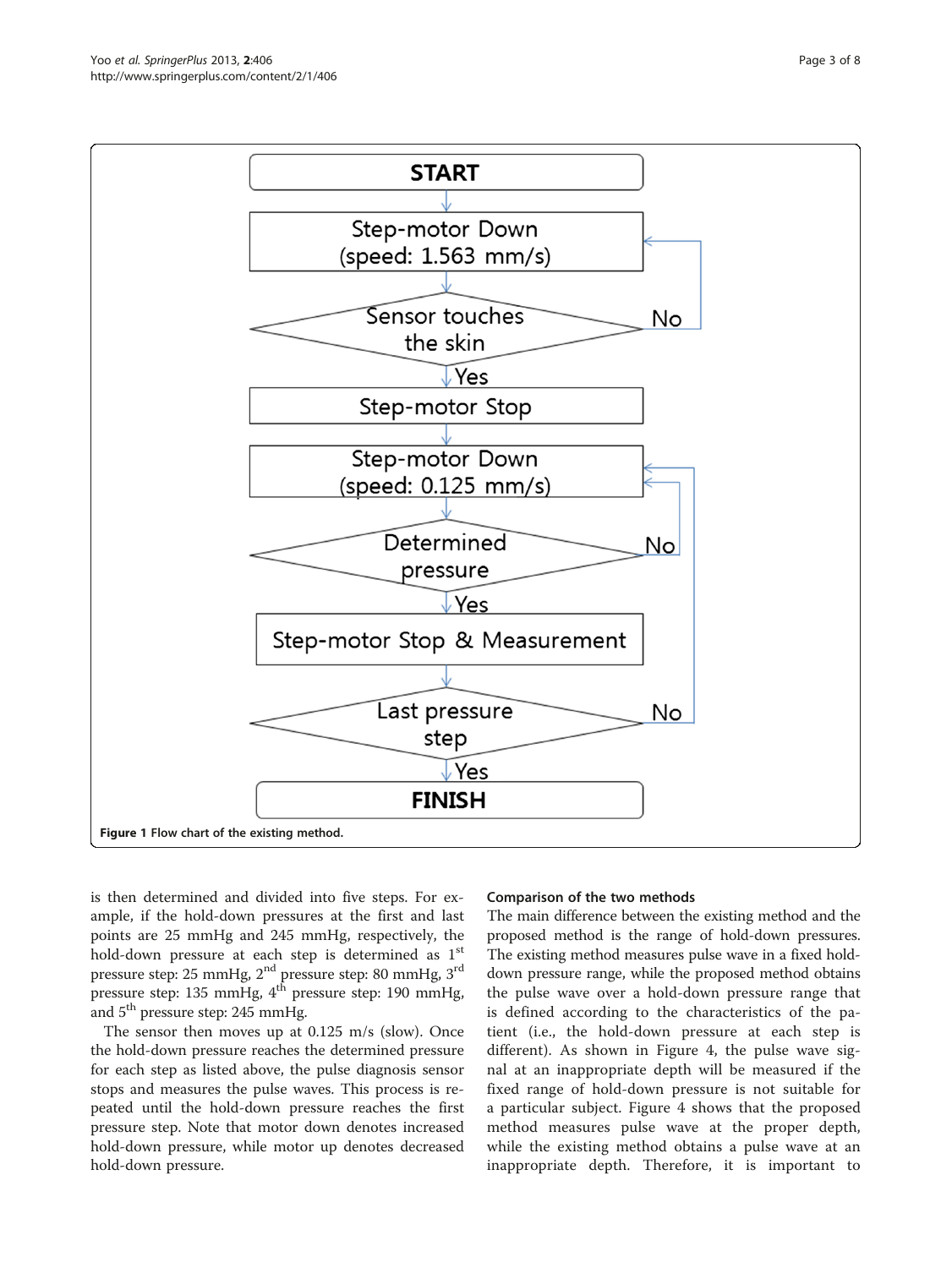<span id="page-3-0"></span>

apply appropriate pressure to acquire accurate pulse wave information.

# Experiments

The block diagram and actual appearance of the pulse diagnosis instrument are shown in Figure [5.](#page-4-0) The instrument consists of driving, measurement, and control parts. The driving part is composed of a step-motor (Motorbank, NK215-01AT, Korea) and a motor-drive (Jeilmotor, JUD203S16, Korea). It applies pressure onto the subject's wrist by moving the pulse diagnosis sensor up and down. The measurement part is composed of a pulse diagnosis sensor and analog circuits. The pulse diagnosis sensor consists of six piezoresistive pressure sensors and one Negative Temperature Coefficient (NTC) thermistor. This piezoresistive pressure sensor generates mV output according to the applied pressure. This output is amplified and filtered by analog circuits. A NTC thermistor monitors the temperature change and compensates for the output change of the pressure sensors according to

the measured temperature. The control part is composed of a Data Acquisition (DAQ) board (NI USB-6210; National Instruments Co., Austin, TX, USA) and a PC. The controlling part controls the driving part and monitor and saves the outputs of the measuring part.

The pulse diagnosis instrument was employed to measure the pulse waves of 20 subjects using the two different methods. These pulse waves were collected at a sampling rate of 500 Hz for 10 s at each of the five pressure steps. Of the subjects, there were 15 males and 5 females. The average age, height, and weight of the 20 subjects were  $32 \pm 5.29$  years,  $173 \pm 6.35$  cm, and  $69.25 \pm 1.5$ 9.23 kg, respectively. Informed consent was obtained from all subjects before pulse signal measurement and the same investigator, who holds a medical laboratory technologist license, obtained all measurements. The number of pulses of the step-motor was collected to calculate the stepmotor moving distance from the first pressure step and the last pressure step. The CFS and APP at each of the five pressure steps, and the pulse depth, were then calculated

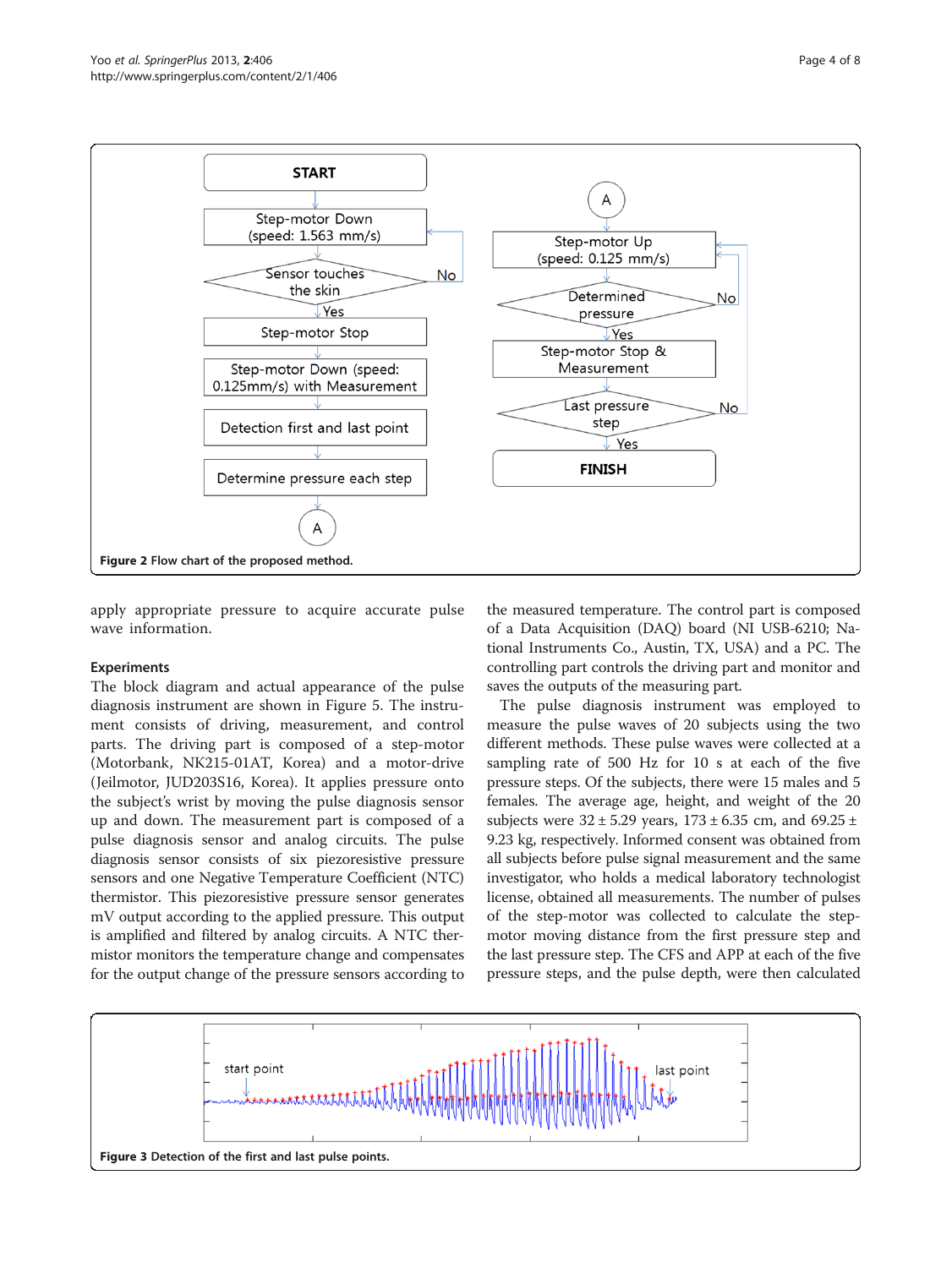<span id="page-4-0"></span>

using the measure pulse waves and pulses to compare the two different methods. The pulse depth denotes the motor moving distance from the first pressure step to the last pressure step. To compare the moving distance of the two methods, a paired t-test was performed with a significance level of 0.05. The CFS was calculated by using Equations (1) and (2).

where  $X_{min}$  is the minimum hold-down pressure,  $X_{max}$ is the maximum hold-down pressure, and  $X$  is the hold-down pressure where the maximum pulse pressure appears (see Figure [6](#page-5-0)a).

$$
new CFS = \left(\frac{Y_1 + Y_2}{2}\right) - \left(\frac{Y_4 + Y_5}{2}\right),\tag{2}
$$

$$
CFS = \left(\frac{X - X_{\min}}{X_{\max} - X_{\min}}\right) \times 10,\tag{1}
$$

where,  $Y_n$  is the pulse pressure at the n<sup>th</sup> pressure step. This considers the average of the pulse pressures at the first and second pressure step as weak pressure, while the pulse pressures at the  $4<sup>th</sup>$  and  $5<sup>th</sup>$  pressure step are

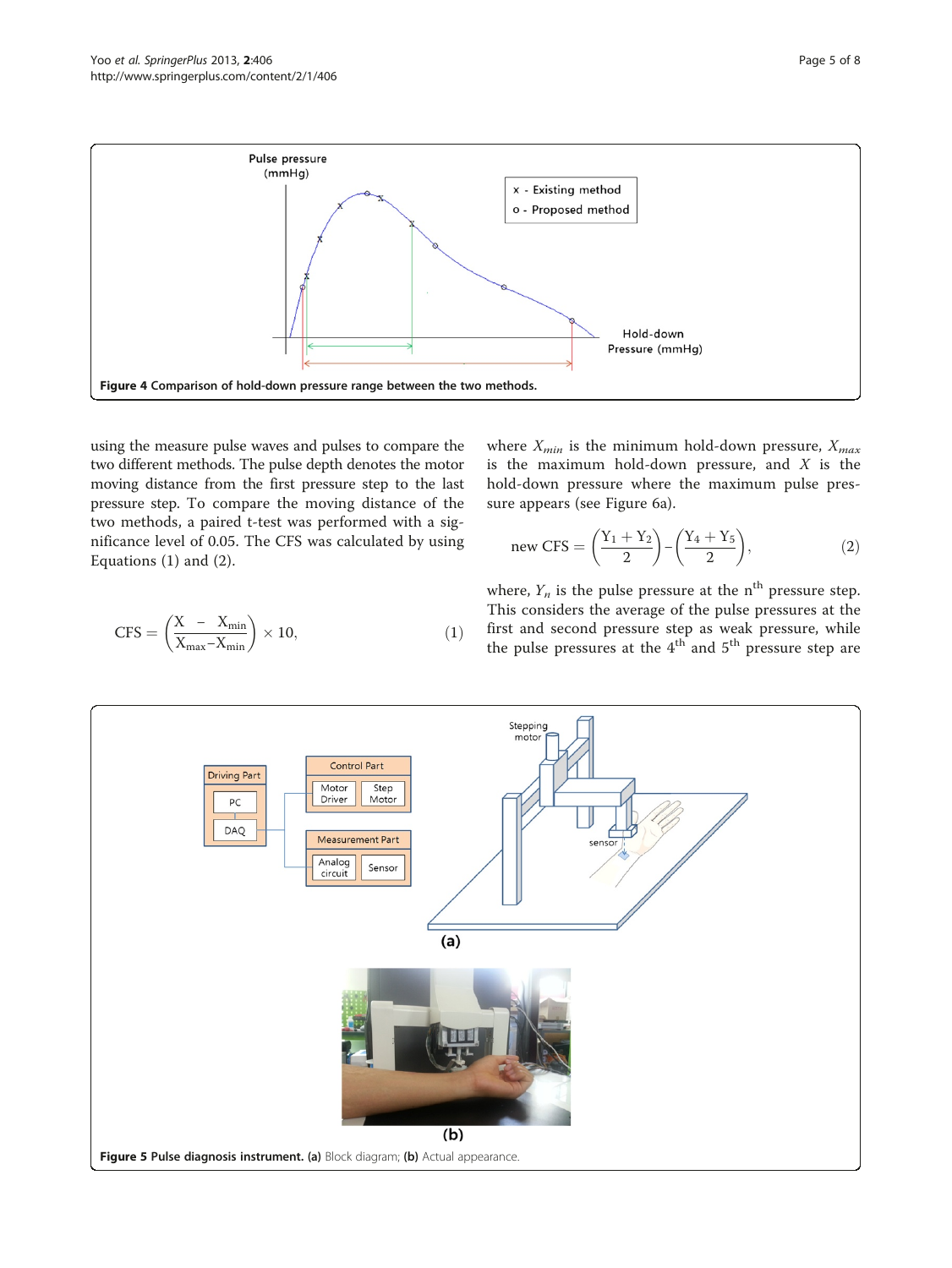<span id="page-5-0"></span>

considered the strong pressure (see Figure 6b). The distinction of the floating/sinking pulse is defined according to CFS. In addition, a correlation analysis between the CFS values of two different methods was performed.

### Results

Figure 7 shows APP at the first pressure step and the last pressure step of 20 subjects. The minimum and maximum values of the APP were 35 mmHg and 247 mmHg, respectively, in the existing method, and 16 mmHg and 278 mmHg, respectively, using our new method. In the existing method, APP at the first step and last step were similar to the determined value at the first and fifth pressure step. Conversely, the proposed method was able to measure the pulse wave signal at lower and greater pressure than the first and fifth steps of the existing method, as the proposed method detects the start point and last point of the pulse wave and divides this into five pressure steps. In the existing method, the mean value of actual pressure at each step was  $41.75 \pm 3.3$  mmHg for step 1,  $91 \pm 4.5$  mmHg for step 2,  $141.5 \pm 5.6$  mmHg for step 3,  $190.25 \pm 6.3$ mmHg for step 4, and  $237.8 \pm 6.2$  mmHg for step 5. By contrast, in the proposed method the mean value of

actual pressure at each step was  $39.2 \pm 14.7$  mmHg for step 1,  $87.4 \pm 9.3$  mmHg for step 2,  $138.35 \pm 7.9$  mmHg for step 3,  $189.25 \pm 9.1$  mmHg for step 4, and  $243.25 \pm 1.1$ 15.6 mmHg for step 5. Although these average actual pressures at each step were similar between the two methods, the standard deviations (SD) at each step were obviously different, suggesting that the proposed method applies different hold-down pressure and measures pulse wave signals according to personal characteristics.

Table [1](#page-6-0) shows the results of the existing and the proposed methods, including value of CFS, distinction of floating/sinking pulse, and motor moving distance from the first pressure step and the last pressure step of the 20 subjects. The correlation coefficient between CFS values of two different methods was 0.321, implying that they were not significantly correlated. Four out of twenty subjects exhibited different results in the distinction of floating/sinking pulse pattern (subject 4, 5, 8, and 15). These four subjects were categorized as overweight by body mass index (BMI), while the remaining subjects were categorized as normal weight. The existing method indicates that these four subjects have a sinking pulse, whereas the proposed method shows that they have a

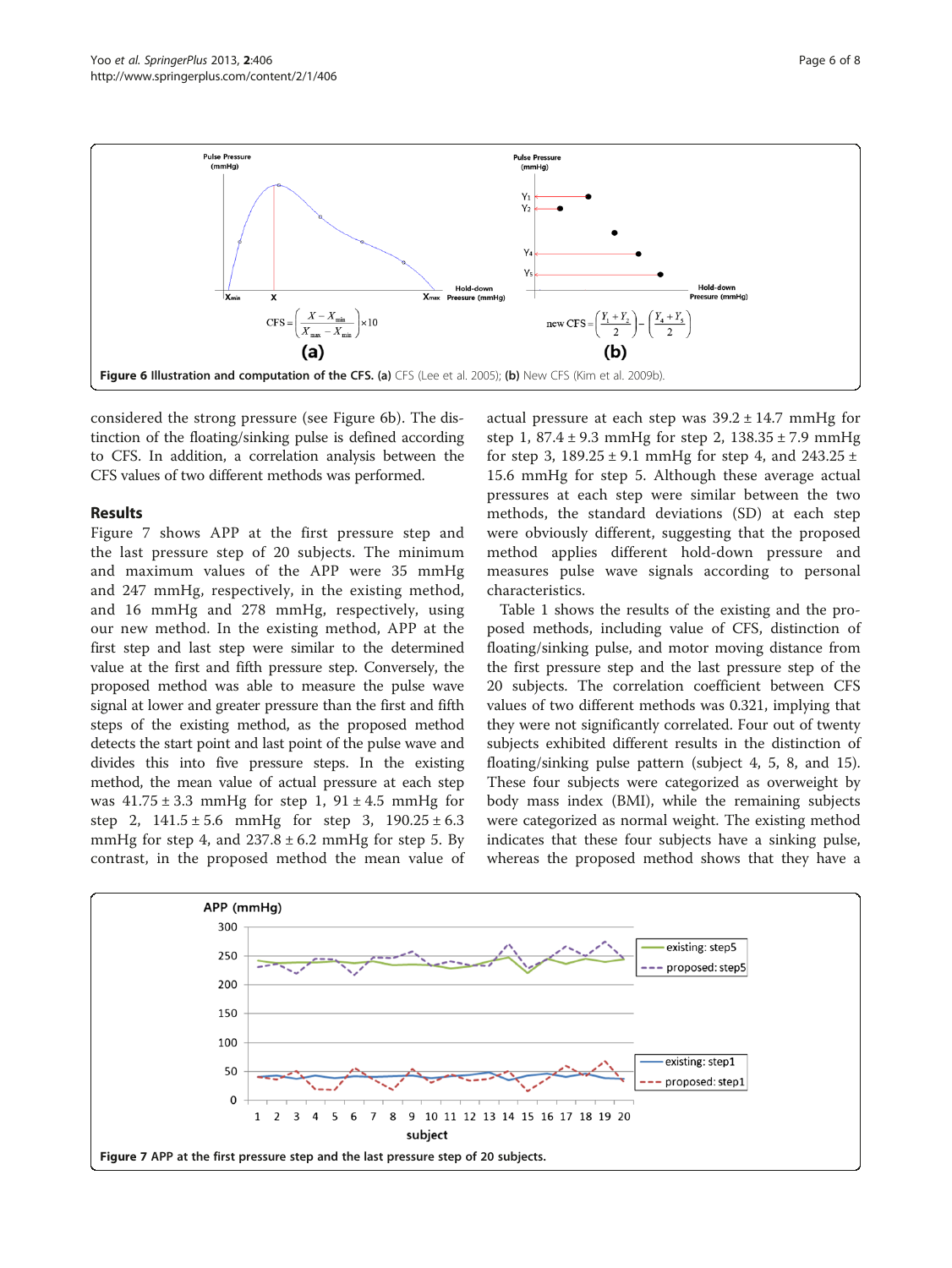| Subject      | BMI   | Step1 - Step 5 moving<br>distance (mm) |          | <b>CFS</b>      |          | Distinction of floating/sinking<br>pulse pattern |                 | <b>New CFS</b>  |            |
|--------------|-------|----------------------------------------|----------|-----------------|----------|--------------------------------------------------|-----------------|-----------------|------------|
|              |       | <b>Existing</b>                        | Proposed | <b>Existing</b> | Proposed | <b>Existing</b>                                  | Proposed        | <b>Existing</b> | Proposed   |
| $\mathbf{1}$ | 21.14 | 2.85                                   | 2.64     | 4.384492        | 3.385465 | Floating                                         | Floating        | 0.594           | 8.949      |
| 2            | 21.56 | 5.91                                   | 6.23     | 5.139147        | 5.059429 | Sinking                                          | Sinking         | 7.470           | 11.752     |
| 3            | 20.89 | 3.42                                   | 2.97     | 5.031552        | 6.724444 | Sinking                                          | Sinking         | $-3.896$        | $-9.181$   |
| 4            | 26.92 | 2.95                                   | 3.26     | 6.527585        | 3.335057 | Sinking                                          | <b>Floating</b> | $-5.381$        | 11.946     |
| 5            | 27.77 | 3.43                                   | 4.04     | 5.087282        | 2.153485 | Sinking                                          | <b>Floating</b> | $-3.156$        | 11.002     |
| 6            | 23.51 | 2.39                                   | 1.87     | 7.011686        | 6.520645 | Sinking                                          | Sinking         | $-14.059$       | $-7.031$   |
| 7            | 18.73 | 4.99                                   | 5.06     | 5.068592        | 6.613833 | Sinking                                          | Sinking         | $-3.7858$       | $-6.58355$ |
| 8            | 30.24 | 2.89                                   | 4.04     | 7.038385        | 2.393842 | Sinking                                          | <b>Floating</b> | $-3.5957$       | 5.1531     |
| 9            | 23.67 | 4.79                                   | 4.82     | 2.851511        | 2.613861 | Floating                                         | Floating        | 5.78025         | 3.71175    |
| 10           | 23.29 | 2.72                                   | 5.85     | 5.061054        | 7.596154 | Sinking                                          | Sinking         | $-5.8969$       | $-15.498$  |
| 11           | 20.42 | 2.97                                   | 4.11     | 2.382716        | 4.474097 | Floating                                         | Floating        | 6.0137          | 3.92475    |
| 12           | 20.95 | 4.22                                   | 5.46     | 4.998414        | 4.072165 | Floating                                         | Floating        | $-1.0088$       | $-2.8427$  |
| 13           | 19.13 | 2.36                                   | 3.8      | 3.193309        | 4.607309 | Floating                                         | Floating        | 8.77415         | 0.74365    |
| 14           | 22.98 | 4.5                                    | 5.53     | 4.331481        | 2.130134 | Floating                                         | Floating        | 12.6802         | 9.302215   |
| 15           | 26.77 | 3.3                                    | 4.66     | 5.802519        | 2.177047 | Sinking                                          | <b>Floating</b> | $-3.4977$       | 4.98385    |
| 16           | 21.71 | 2.92                                   | 4.04     | 3.184143        | 2.743239 | Floating                                         | Floating        | 4.22665         | 3.0999     |
| 17           | 22.47 | 3.08                                   | 2.53     | 2.643532        | 1.933152 | Floating                                         | Floating        | 5.53729         | 4.3691     |
| 18           | 23.72 | 3.12                                   | 4.23     | 2.538462        | 3.013174 | Floating                                         | Floating        | 3.32625         | 5.9928     |
| 19           | 21.25 | 2.33                                   | 2.83     | 3.143128        | 2.408015 | Floating                                         | Floating        | 6.7572          | 3.1933     |
| 20           | 20.91 | 2.36                                   | 3.81     | 2.047177        | 2.329227 | Floating                                         | Floating        | 12.2276         | 11.17855   |
| Mean         |       | 3.375                                  | 4.089    |                 |          |                                                  |                 |                 |            |
| S.D          |       | 0.994                                  | 1.183    |                 |          |                                                  |                 |                 |            |

<span id="page-6-0"></span>Table 1 Results of the existing method and proposed method with respect to pulse depth

floating pulse. The hold-down pressures data showed that the value of first pressure step in the proposed method was approximately 24 mmHg lower than that with the existing method. In addition, the range of holddown pressures in the proposed method was approximately 28 mmHg wider than that using the existing method. The mean value of motor moving distance was  $3.375 \pm 0.994$  mm in the existing method and  $4.089 \pm 0.994$ 1.183 mm in the proposed method ( $p < 0.001$ ).

# **Discussion**

In this study, we developed a new pulse wave measurement method that adjusts for the personal characteristics of the patients including age, sex, and skin thickness. We compared the pulse waves of 20 subjects between existing and our proposed methods. The APP at each of the five pressure steps and moving distance between the first pressure step and the last pressure step were calculated. In the existing method, the APP of 20 subjects at each of the five pressure steps were similar, as the range of the pressures applied onto each subjects' wrist was the same. However, in the proposed method the APP of 20 subjects at each of the five pressure step was different because the proposed method measures the pulse wave signal at a hold-down pressure that varies according to individual subject characteristics. The result of the proposed method shows that pulse waves can be measured at pressures between 40 and 240 mmHg. In addition, the step-motor moving distance in the proposed method is longer than that in the existing method, suggesting that the proposed method perceives and measures pulse wave at deeper a level, while the existing method might miss pulse wave information at a deeper level and therefore provide inaccurate depth data. Although the range of hold-down pressures determined using the existing method in our study was also from 40 to 240 mmHg, the majority of existing pulse diagnosis instruments have a smaller range, and are more likely to provide inaccurate depth data. Therefore, the existing method is not suitable for subjects who have a pulse signal beyond the range of hold-down pressures. Conversely, the proposed method minimizes the overlooked pulse wave signal by varying the hold-down pressure from person to person.

In the present study, we calculated the value of CFS to distinguish between floating/sinking pulses. We found